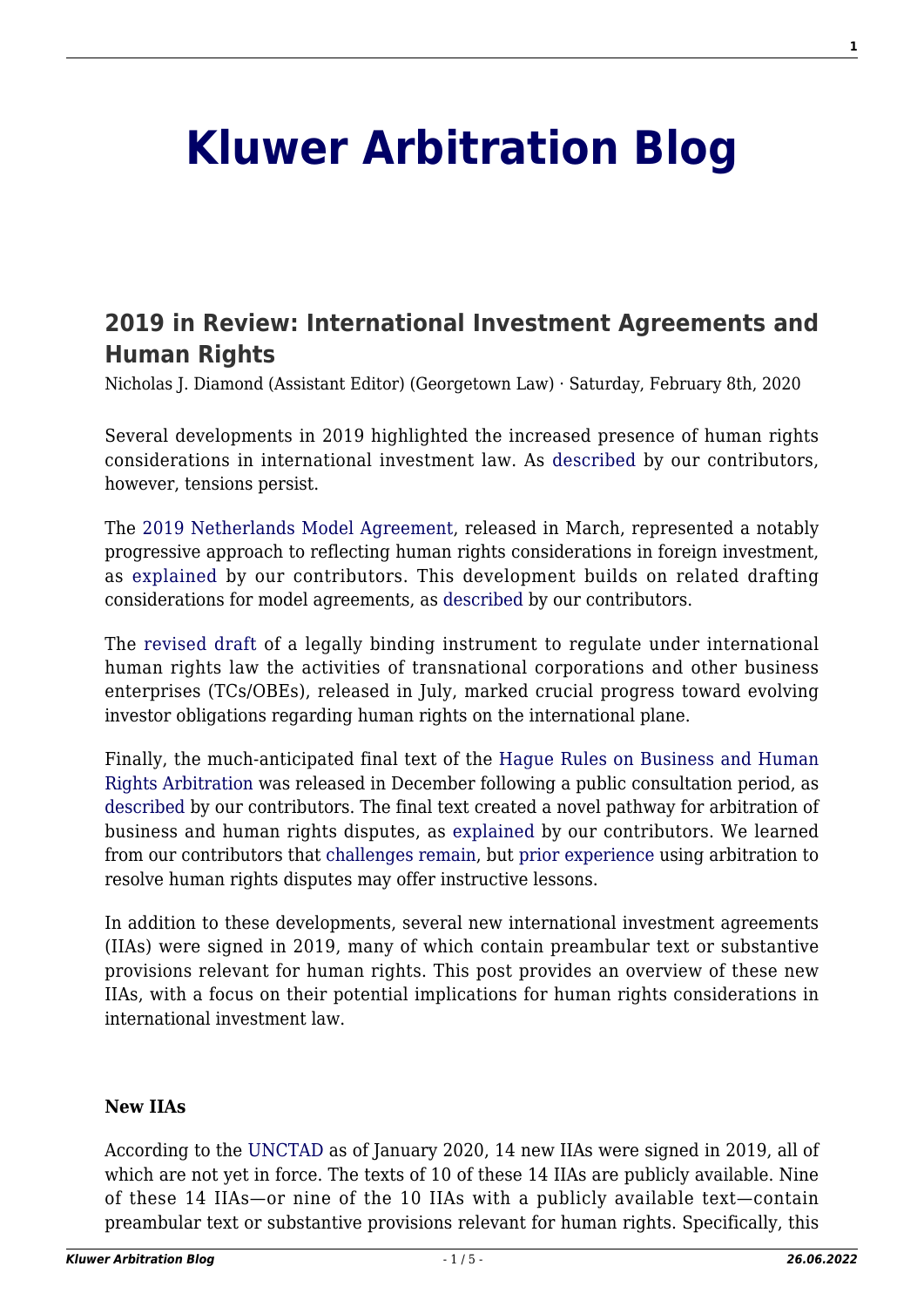post highlights five categories: (1) preambular text; (2) corporate social responsibility (CSR) provisions; (3) general exceptions provisions; (4) provisions preserving regulatory autonomy; and (5) non-lowering of standards provisions. In some instances, explicit reference is not made to human rights, but the language used is as an interpretative matter nonetheless relevant for human rights.

These developments represent a continuation of trends from prior years. However, 2019 is notable for both the volume of such inclusions across newly signed IIAs and the share of newly signed IIAs in which they appear. As such, these developments both further normalize the presence of human rights considerations in IIAs and advance the broader trend toward reflecting human rights considerations in international investment law.

## *Preambular Text*

The preamble to an IIA informs the general object and purpose of the instrument. Article 31(1) of the [Vienna Convention on the Law of Treaties](https://treaties.un.org/doc/publication/unts/volume%201155/volume-1155-i-18232-english.pdf) requires that the provisions of an IIA be interpreted in view of its object and purpose. Two new IIAs signed in 2019 refer to human rights or specific human rights instruments in their preambles. The [CARIFORUM States-United Kingdom EPA](https://investmentpolicy.unctad.org/international-investment-agreements/treaty-files/5822/download) broadly refers to the parties' commitment to respect human rights. Additionally, the [EU-Vietnam IPA](https://investmentpolicy.unctad.org/international-investment-agreements/treaty-files/5868/download) refers to specific international instruments, affirming the parties' commitment to the Universal Declaration of Human Rights. In isolation, such preambular text has minimal interpretative impact. However, it can play a supplemental role alongside substantive provisions to inform an interpretation of the instrument that supports the relevance of human rights considerations.

## *Corporate Social Responsibility*

IIAs may include substantive provisions regarding CSR that refer to human rights. These provisions are typically nonbinding or directed to State parties, rather than investors. Several new IIAs signed in 2019, such as the [Brazil-UAE BIT,](https://investmentpolicy.unctad.org/international-investment-agreements/treaty-files/5855/download) refer to the OECD [Guidelines for Multinational Enterprises,](http://www.oecd.org/daf/inv/mne/48004323.pdf) which captures recommendations from governments to multinational enterprises on responsible business conduct. Moreover, several IIAs also identify voluntary principles to guide investor conduct, such as respecting the internationally recognized human rights of individuals involved in the investor's business activities.

At present, such provisions likely have limited practical impact on investor conduct, owing to their voluntary nature or indirect application to investors. However, considered alongside efforts to establish binding human rights obligations for TCs/OBEs on the international plane, they further evidence an ethos of an evolving foreign investment regime that increasingly recognizes the [close connection](https://www.italaw.com/sites/default/files/case-documents/italaw8136_1.pdf) between investor conduct and human rights.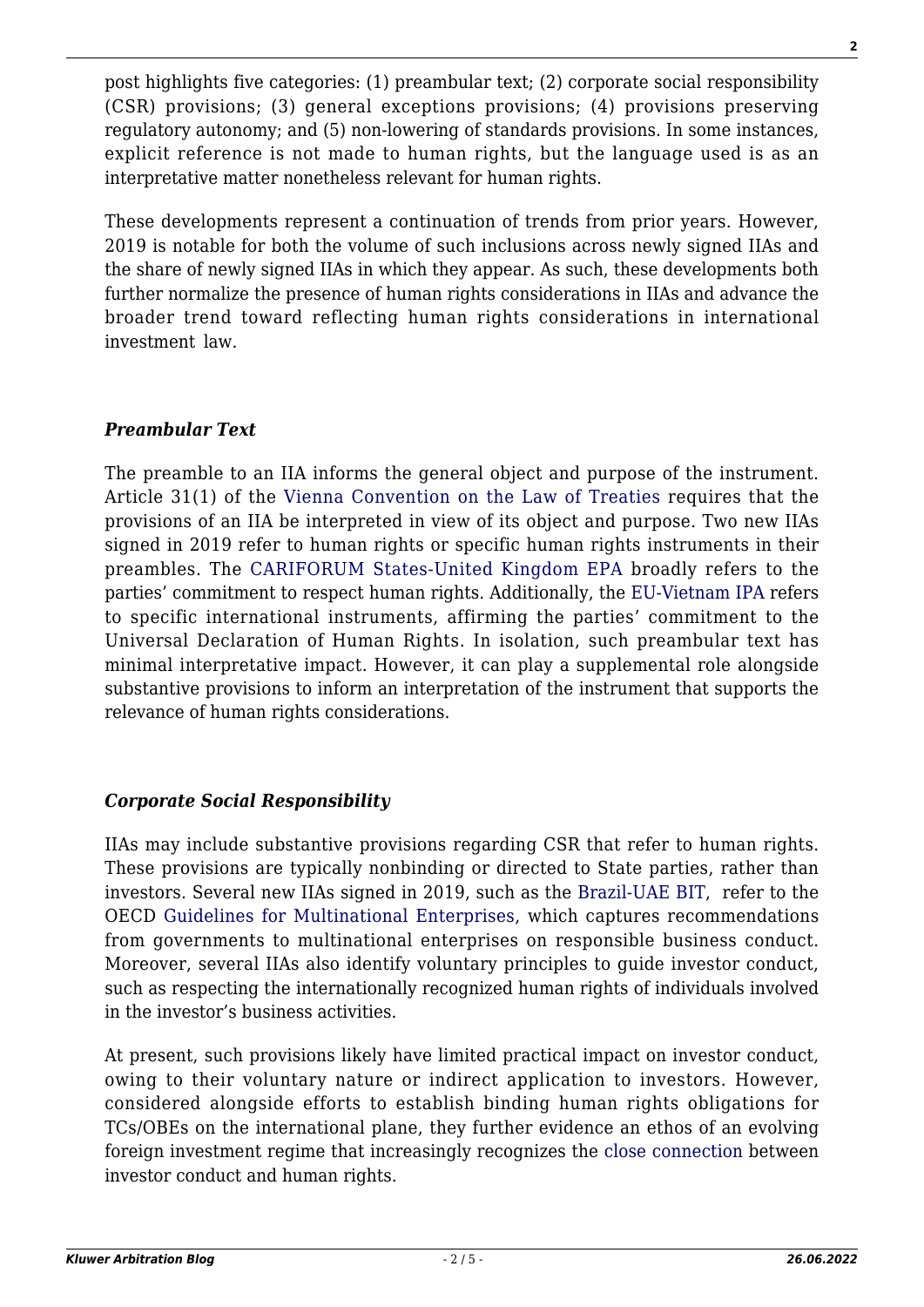#### *General Exceptions*

General exceptions provisions permit a State to lawfully undertake actions that would otherwise be inconsistent with its obligations under the IIA. Such provisions often identify public policy objectives which, even if they do not specifically reference human rights, can be interpreted to shield regulatory measures intended to respect, protect, or fulfill the host State's human rights obligations on the international plane. Indeed, such provisions played a critical role in the various investment disputes that arose following the economic crisis in Argentina in the early 2000s, many of which included human rights considerations.

Many of the new IIAs signed in 2019, such as the [Brazil-Morocco BIT,](https://investmentpolicy.unctad.org/international-investment-agreements/treaty-files/5889/download) except measures taken for the maintenance of "public order" which, if broadly construed under certain factual scenarios, [could be relied upon](https://heinonline.org/HOL/LandingPage?handle=hein.journals/cjtl49&div=28&id=&page=) to justify measures intended to respect, protect, or fulfill human rights obligations. Moreover, several IIAs, such as the [Armenia-Singapore Agreement on Trade in Services and Investment,](https://investmentpolicy.unctad.org/international-investment-agreements/treaty-files/5886/download) also specifically except measures "necessary to protect human, animal or plant life or health".

Given that such provisions intend to address a spectrum of situations, not just those impacting human rights, their open-textured language is perhaps appropriate. Narrowing such provisions by, as example, including specific human rights references, would risk undercutting their broader purpose, as well as unduly preferencing State interests, which may be more properly addressed through other provisions, such as those preserving regulatory autonomy, below.

#### *Preserving Regulatory Autonomy*

Regulatory autonomy, also sometimes called the right to regulate, refers to the ["regulatory space"](https://scholarship.law.upenn.edu/cgi/viewcontent.cgi?article=1884&context=jil) that States enjoy regarding their domestic activities, limited primarily by domestic legal or political constraints. This open-textured authority is particularly relevant for domestic economic activities. It is also the primary way that States provide for the satisfaction of their human rights obligations arising on the international plane.

A few new IIAs signed in 2019, such as the [Australia-Hong Kong Investment](https://investmentpolicy.unctad.org/international-investment-agreements/treaty-files/5830/download) [Agreement](https://investmentpolicy.unctad.org/international-investment-agreements/treaty-files/5830/download), contain preambular text that seeks to preserve regulatory autonomy to "safeguard public welfare, and protect legitimate public welfare objectives", and one specifically refers to public health in this regard. Others contain substantive provisions that seek to preserve regulatory autonomy. The [Brazil-Ecuador BIT](https://investmentpolicy.unctad.org/international-investment-agreements/treaty-files/5887/download), for example, even specifically refers to human rights in this regard.

Such provisions, especially where explicitly connected to human rights in the investment context—and, better still, specific human rights instruments—may prove especially relevant in disputes challenging certain State measures. They may, however, create tensions with substantive investor protections regarding, as example, expropriation, the balance between which a tribunal would have to determine under the facts of the dispute.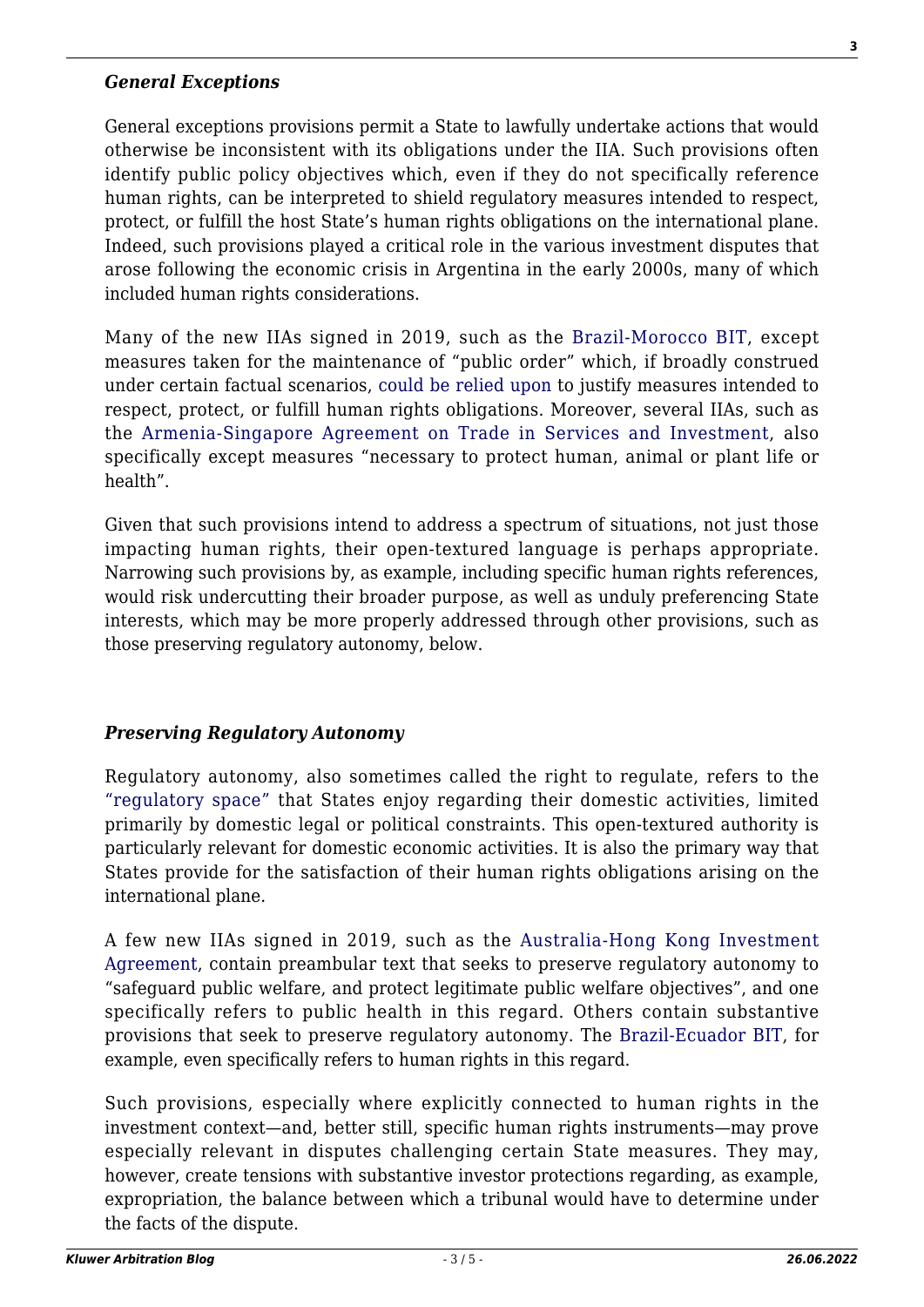#### *Non-Lowering of Standards*

IIAs may contain substantive provisions that preclude States parties from lowering regulatory standards, including with respect to human rights, for purposes of attracting foreign investment. For example, the [CARIFORUM States-United Kingdom](https://investmentpolicy.unctad.org/international-investment-agreements/treaty-files/5822/download) [EPA](https://investmentpolicy.unctad.org/international-investment-agreements/treaty-files/5822/download) precludes State parties from "lowering domestic environmental, labour or occupational health and safety legislation and standards or by relaxing core labour standards or laws aimed at protecting and promoting cultural diversity". The Brazil-Ecuador BIT contains a similar provision and even specifically refers to human rights in this regard.

#### **Looking Ahead**

 $\mathcal{L}_\text{max}$ 

Human rights considerations increasingly arise in discussions around the evolution of international investment law. IIAs continue to play a foundational role in this trend, as noticeably progressed by newly signed IIAs in 2019. The extent to which disputes arise under the abovementioned IIAs in the coming years, and whether such disputes include human rights considerations, will crucially bear on the trajectory of efforts to gradually align human rights and investment interests.

*To make sure you do not miss out on regular updates from the Kluwer Arbitration Blog, please subscribe [here](http://arbitrationblog.kluwerarbitration.com/newsletter/). To submit a proposal for a blog post, please consult our [Editorial Guidelines.](http://arbitrationblog.kluwerarbitration.com/editorial-guidelines/)*

#### **Profile Navigator and Relationship Indicator**

Offers 6,200+ data-driven arbitrator, expert witness and counsel profiles and the ability to explore relationships of 13,500+ arbitration practitioners and experts for potential conflicts of interest.

[Learn how](https://www.wolterskluwer.com/en/solutions/kluwerarbitration/practiceplus?utm_source=arbitrationblog&utm_medium=articleCTA&utm_campaign=article-banner) **[Kluwer Arbitration Practice Plus](https://www.wolterskluwer.com/en/solutions/kluwerarbitration/practiceplus?utm_source=arbitrationblog&utm_medium=articleCTA&utm_campaign=article-banner)** [can support you.](https://www.wolterskluwer.com/en/solutions/kluwerarbitration/practiceplus?utm_source=arbitrationblog&utm_medium=articleCTA&utm_campaign=article-banner)